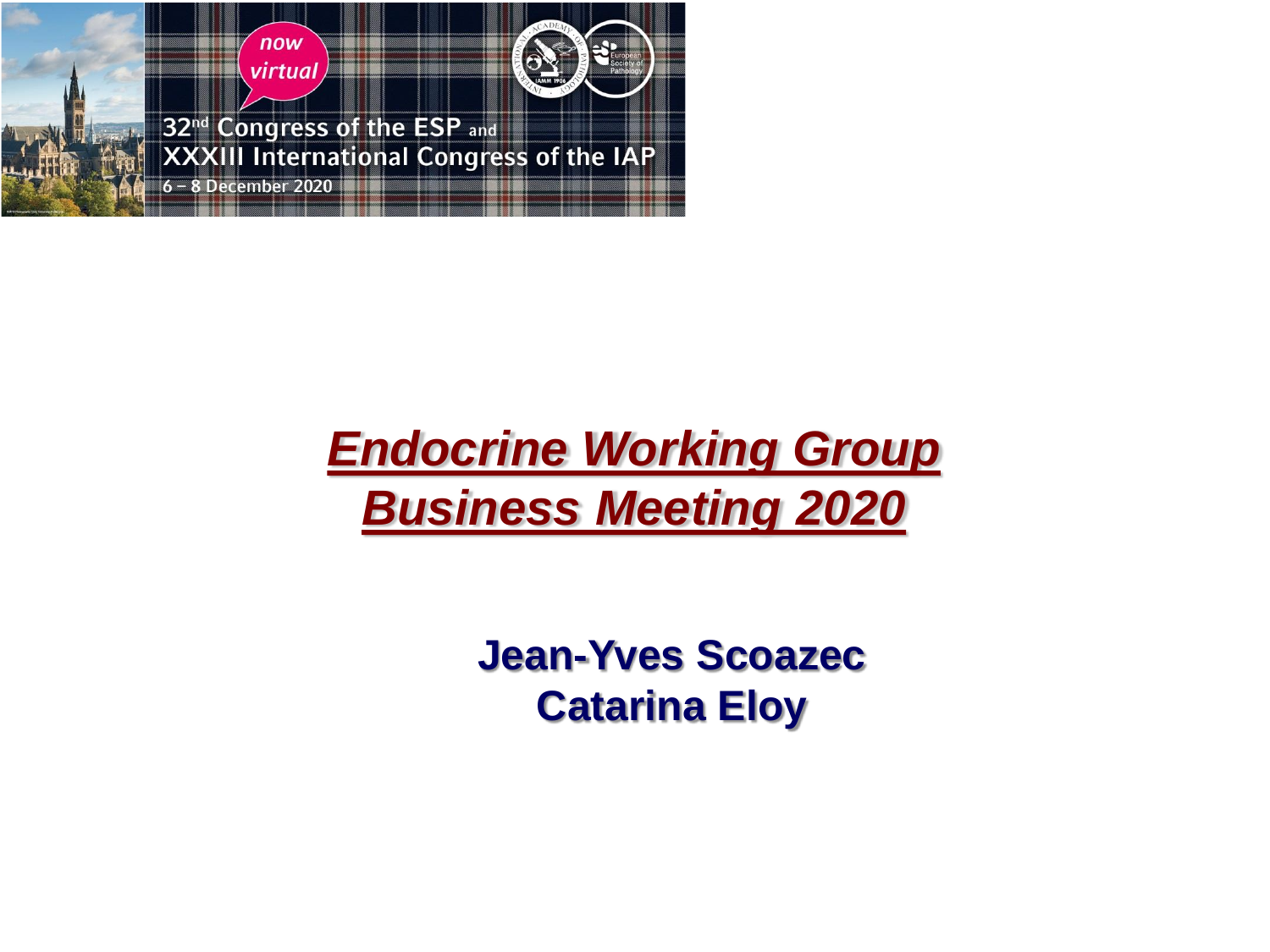

- Short course : Diagnostic challenges in endocrine and neuroendocrine pathology or: how I diagnose it?
	- 8 December 2020 | 17:15 18:45 | Virtual Room 2

**Ronald Ghossein, United States** *Thyroid*

**Ozgur Mete, Canada** *Parathyroid*

**Marco Volante, Italy** *Adrenal cortex*

**Anthony Gill, Australia** *Phaeochromocytomas / paragangliomas*

**Sylvia Asa, United States** *Pituitary tumours*

*Live Q&A*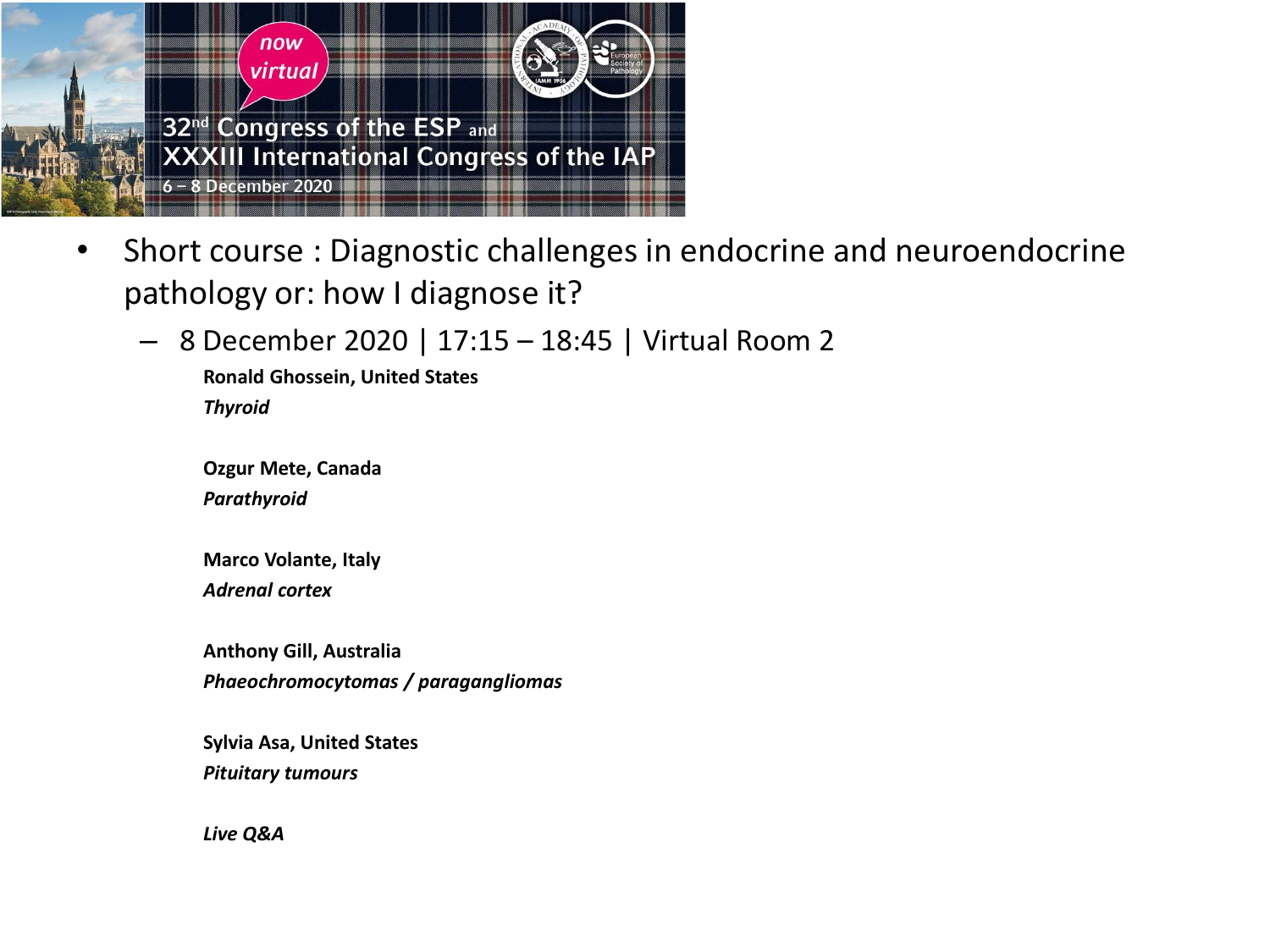

- Short course : Lesions at the threshold of malignancy in endocrine organs
	- 8 December 2020 | 10:15 12:15 | Virtual Room 2

**Manuel Sobrinho-Simoes, Portugal**

*The small thyroid nodule*

**Ronald de Krijger, Netherlands** *The (incidental) adrenocortical nodule*

**Laura Tang, United States** *Neuroendocrine neoplasms: NETG3 or NEC?*

**Stefano La Rosa, Switzerland** *Poorly differentiated neoplasms: neuroendocrine or not? mixed or not ?* 

*Live Q&A*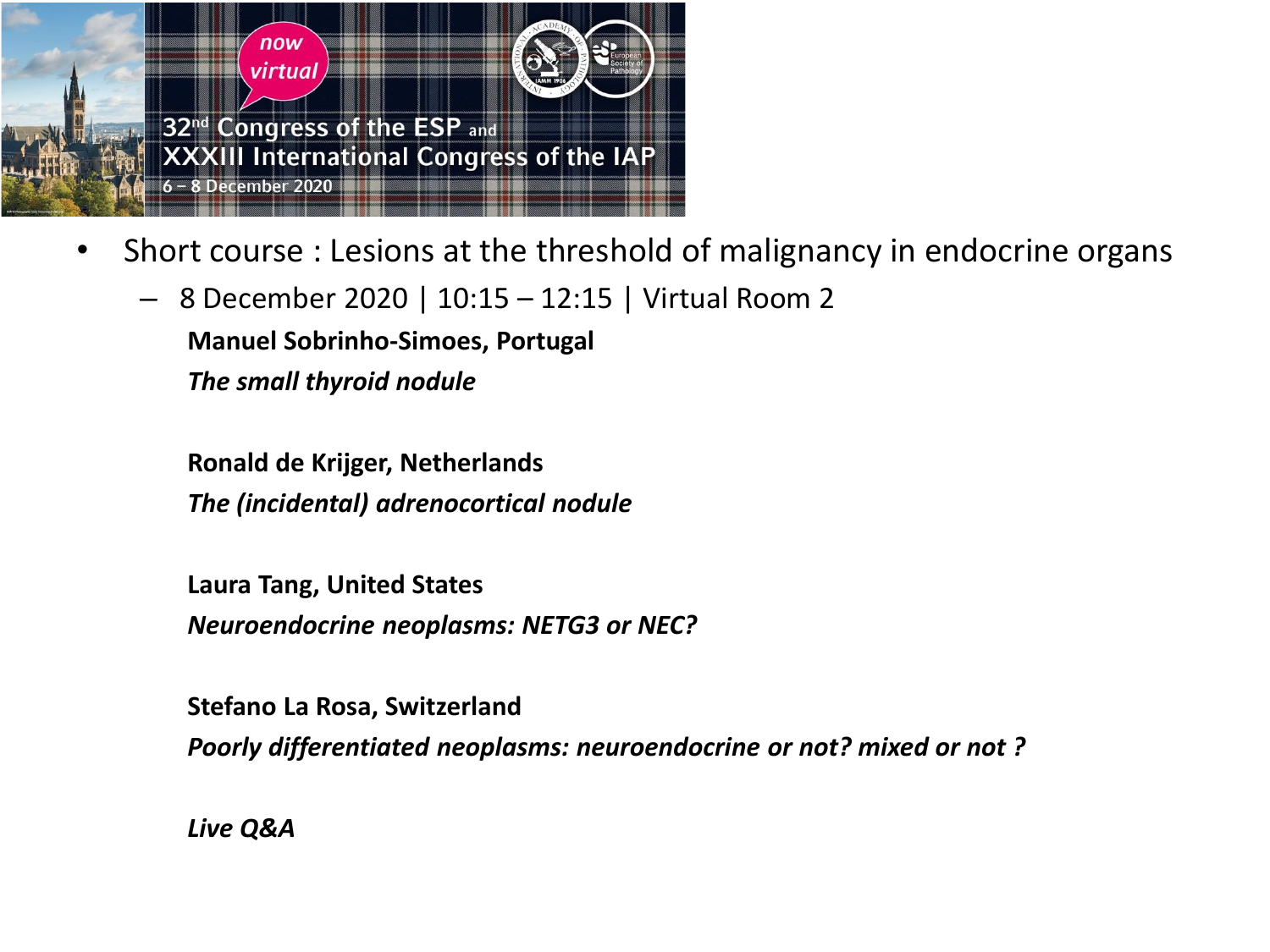

- Joint symposium with Cytopathology: Diagnosis of thyroid nodules: an integrated multidisciplinary approach
	- 8 December 2020 | 14:45 16:45 | Virtual Room 2
		- **Gilles Russ, France**

*Diagnostic and interventional radiology: new recommendations and new treatments*

**Voichita Suciu, France** *Real time cytopathology: experience and quality evaluation of a one stop clinic*

**Sarah Johnson, United Kingdom** *New entities and pitfalls*

**Diana Rossi, Italy** *Atypia: how far can we go?*

**Liron Pantanowitz, United States** *Molecular versus AI in thyroid pathology?*

*Live Q&A*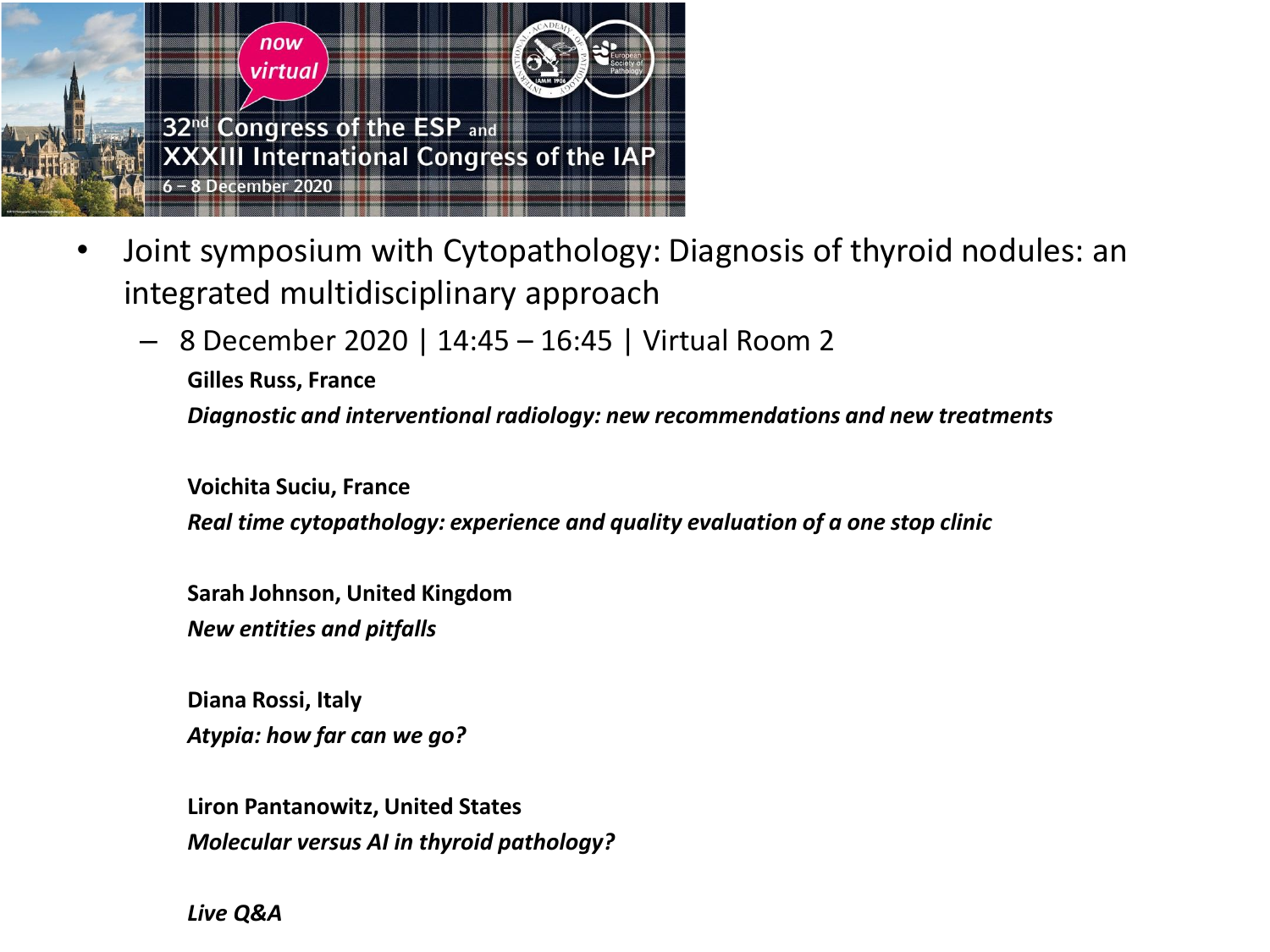

- No slide seminar
- Oral presentations
- Posters and e-posters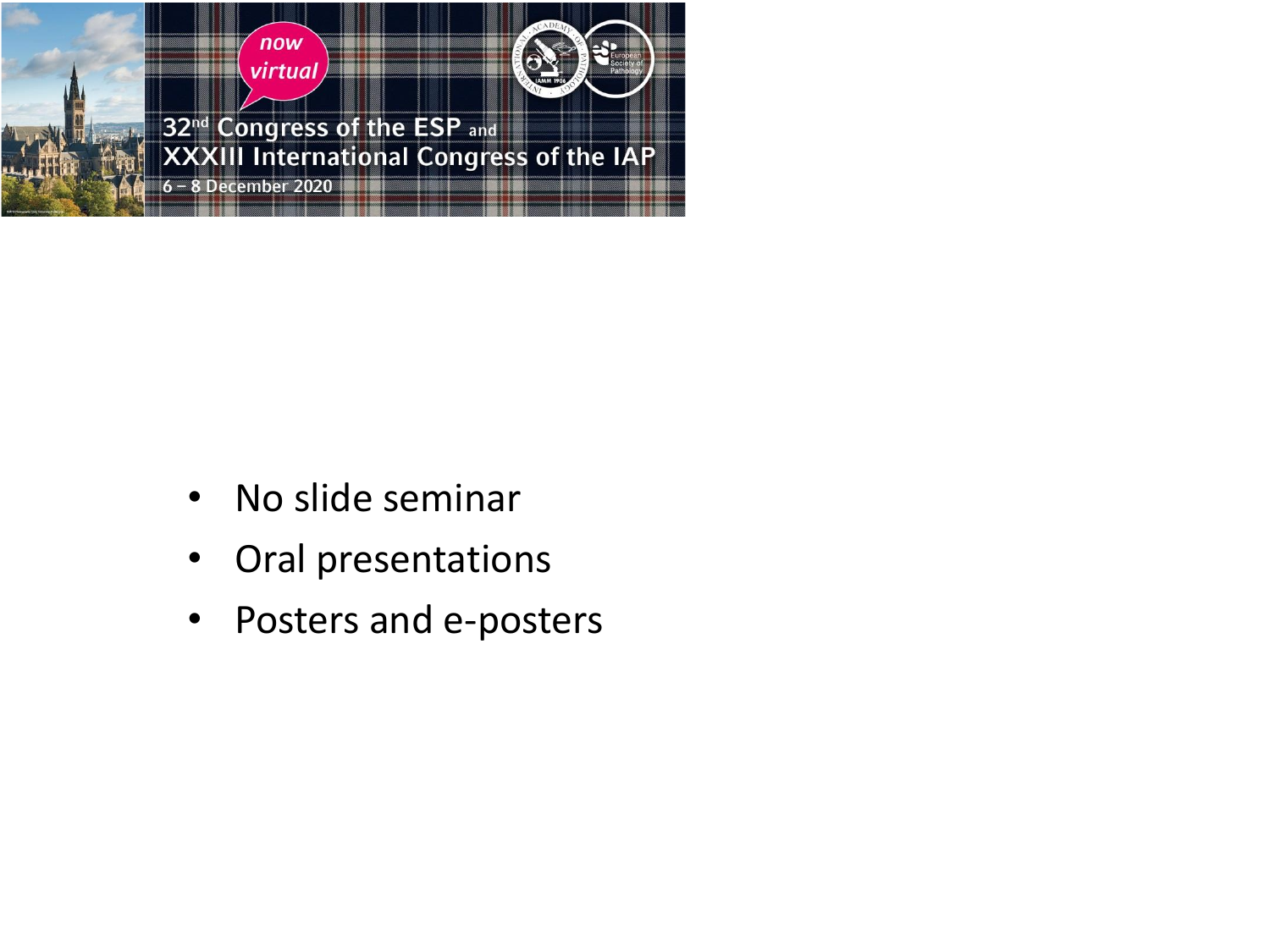# Members

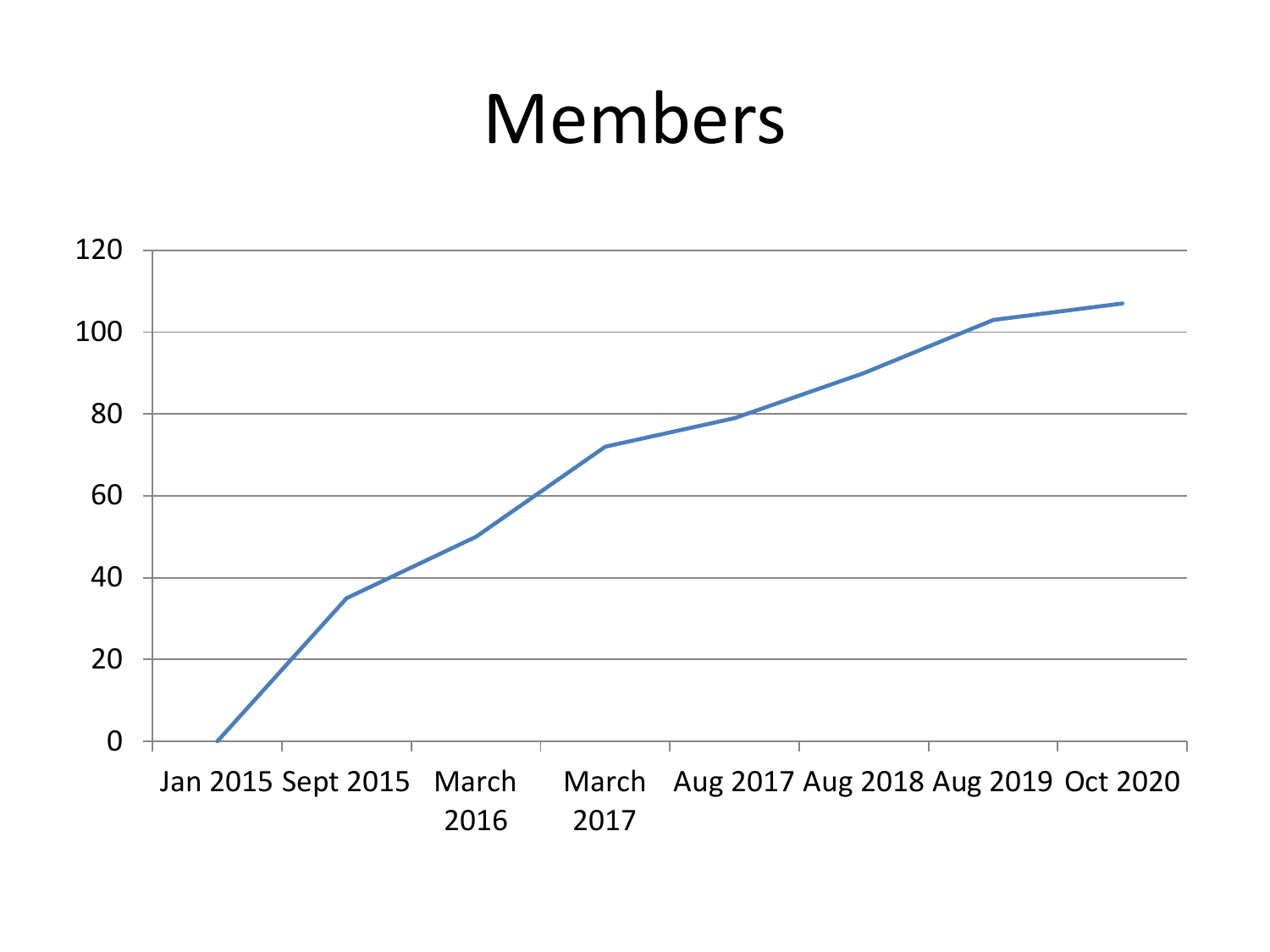# Members

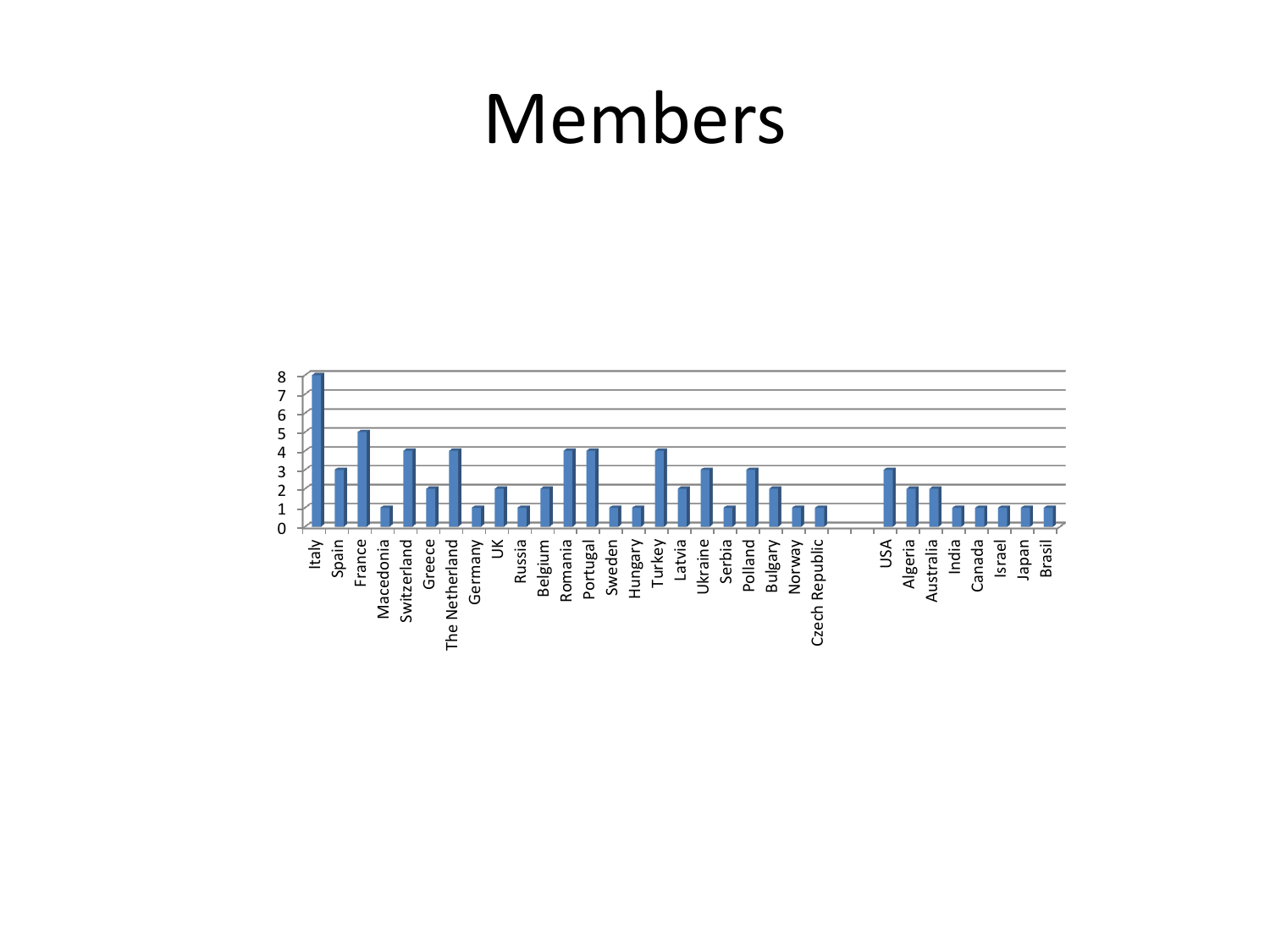## **Partnership**



### **Signed in May 2017**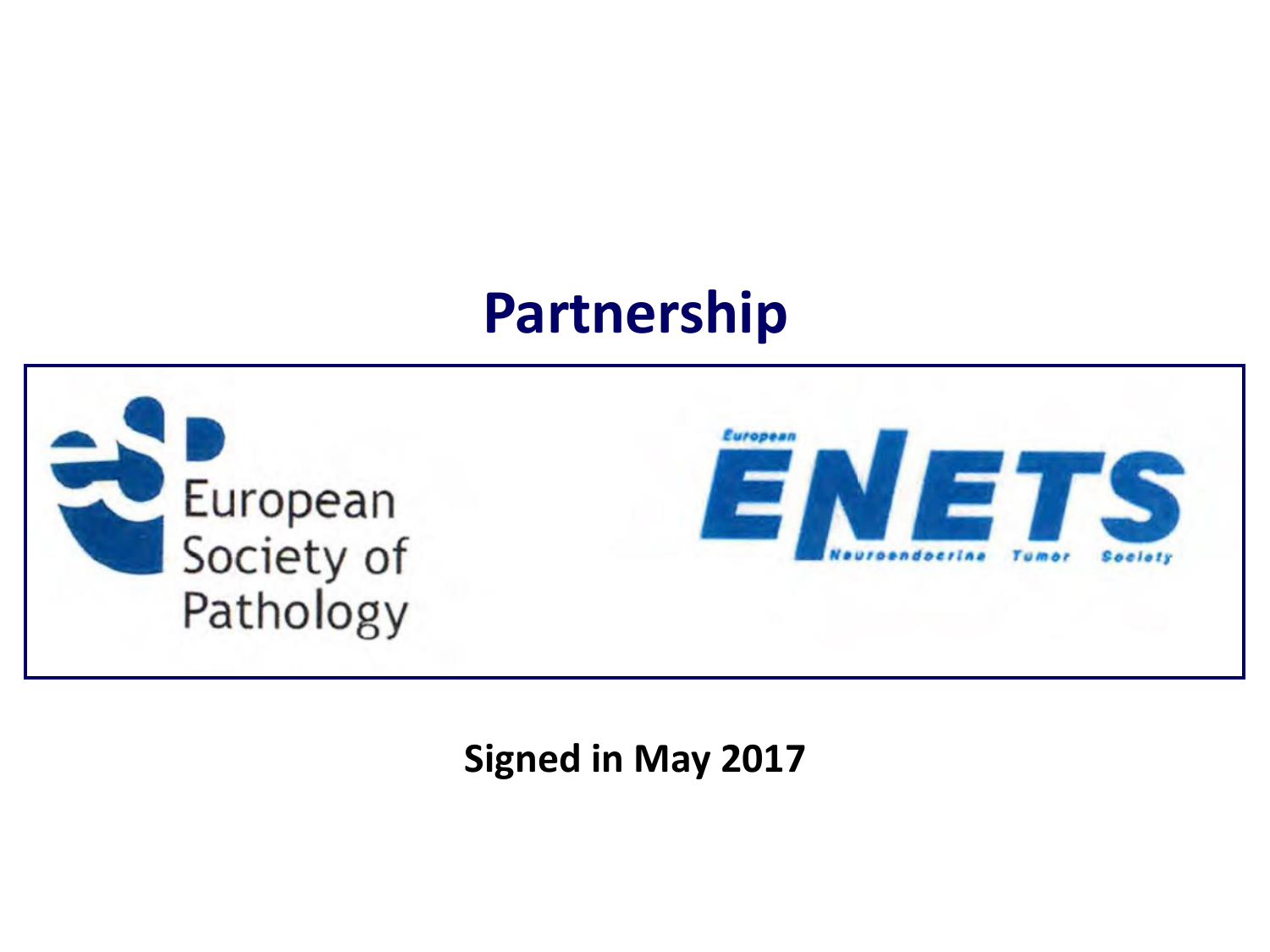## **Draft ICCR Endocrine datasets for review**

Draft datasets for Endocrine developed by the International Collaboration on Cancer Reporting (ICCR): *Phaeochromocytoma and Paraganglioma Carcinomas of the Adrenal Cortex Carcinomas of the Thyroid Parathyroid Carcinomas & Atypical Parathyroid Neoplasms*

ICCR DSC - Adrenal cortex manuscript, validated September 2020

## **ESP Progress Test**

Contribution of questions on endocrine pathology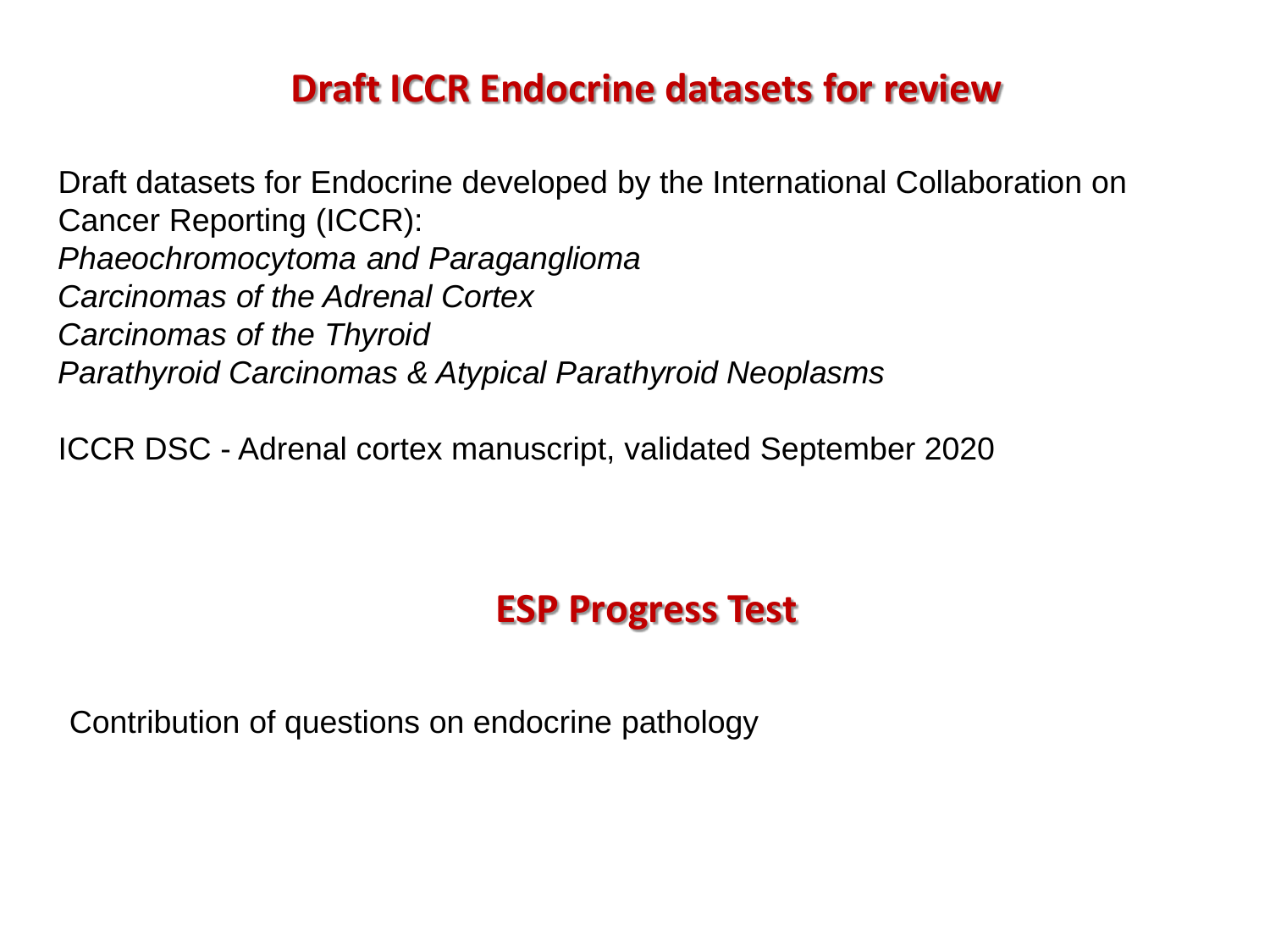### **Next ECP Meeting**

Gothenburg, Sweden 28 Aug - 1 Sep, 2021

#### **Joint session with IT Digital endocrine pathology**

#### **Symposium/short course**

**What does molecular data mean for thyroid cancer diagnosis, treatment, and therapy selection?**

#### **Short course/symposium**

**Neuroendocrine neoplasms: new classifications, new perspectives** 

#### **Slide seminar A mix of endocrine/neuroendocrine challenging cases**